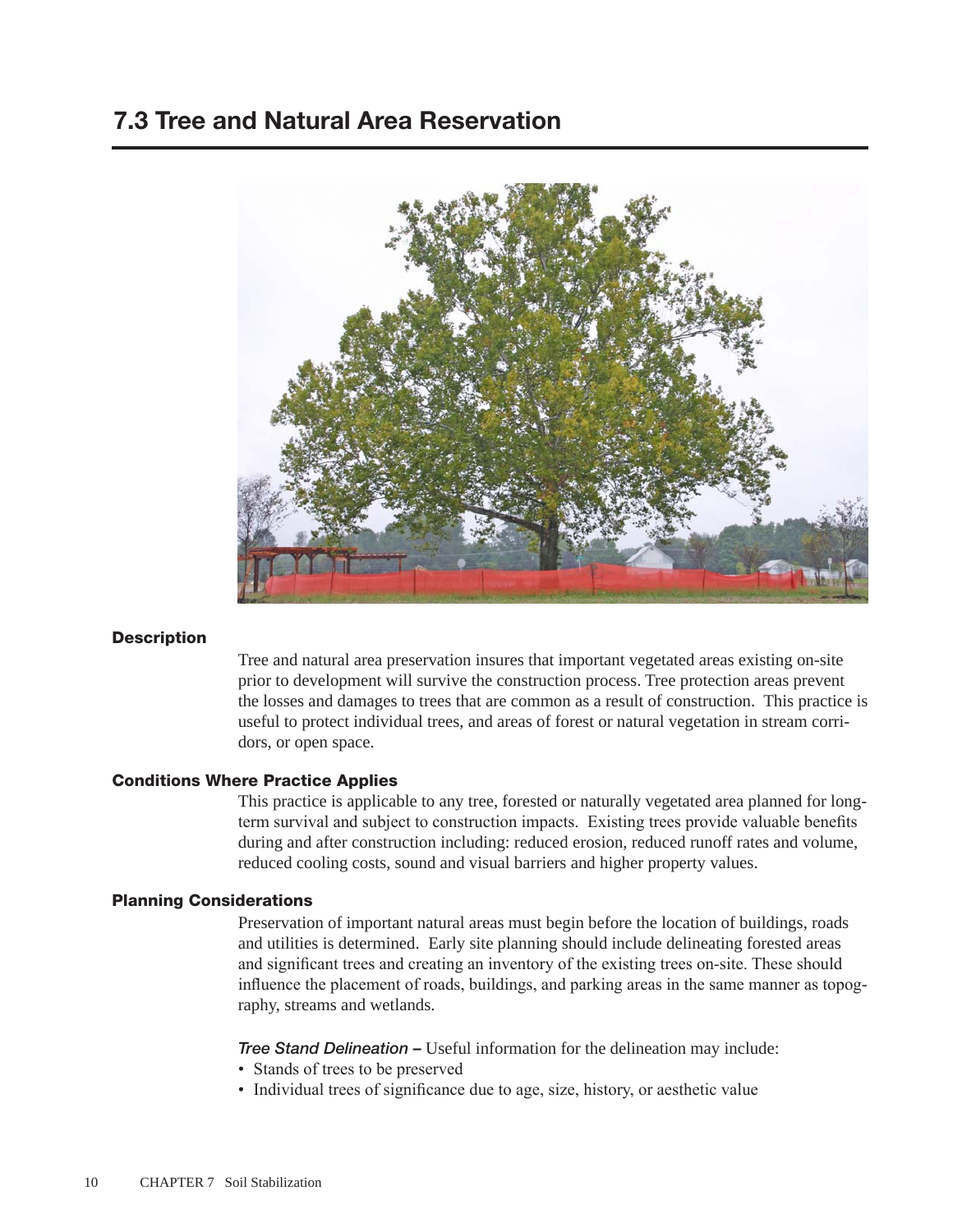- Hazard trees to be removed
- Open areas
- Sensitive areas such as wetlands, riparian corridors, important wildlife habitat
- Other important natural or historic features.

*Tree Survey (Inventory)* – A tree inventory or survey provides more detailed information about tree resources. Key to this step is outlining, on the engineering plans, the root zone of trees that may be impacted during construction. A method to calculate the root zone is to allow one-foot of radius for each inch of trunk diameter at breast height. Alternatively drip line or outline of the furthest hanging branches can be used (see the figure). Information to include in the tree survey includes:

- All trees to be impacted by proposed construction and critical root zone
- Diameter of tree
- Species of tree
- Health of tree
- Notes on crown or root condition

Note regarding tree survival: A tree's root zone is critical to its ability to survive. Damaging the root zone during construction will lead to the tree's decline and ultimately its death within 1 to 10 years. Ninety-five percent of a tree's roots are in the upper 12-18 inches of soil, and the majority of the roots supplying nutrients are found just below the soil surface. The critical root zone extends at least to the drip zone of a tree and must be protected from soil compaction, grubbing, filling activities, and other disturbances.

#### Design Criteria

**Site Plan -** With the tree survey data and high value natural areas clearly shown on a base map, site designers can plan the location of roads, utilities, and other improvements to minimize impacts. Regarding trees, the plan identifies tree preservation areas as well as those trees that will be severely impacted by development, and which may need to be removed.

The following should be shown on the erosion and sediment control plans and clearly marked on site:

- Limits of clearing and grubbing
- Natural preservation areas including the specimens (detail extent and type)
- Construction roads and stockpile areas outside of preservation areas
- Notes and drawings detailing measures to protect preservation areas during construction,
- Notes and drawings detailing protect preservation areas following construction,
- Areas for planting.

*Protection During Construction for Tree Preservation Areas -* Construction administration is the on-site protection and care of trees selected to remain. The following are necessary activities for adequate protection:

• **Prevent any filling, compaction, storage, or excavation within the tree protection zone.** Weight and traffic on a tree's root zone cause soil compaction. This reduces air and water movement to the tree's root system and is a major cause of tree decline.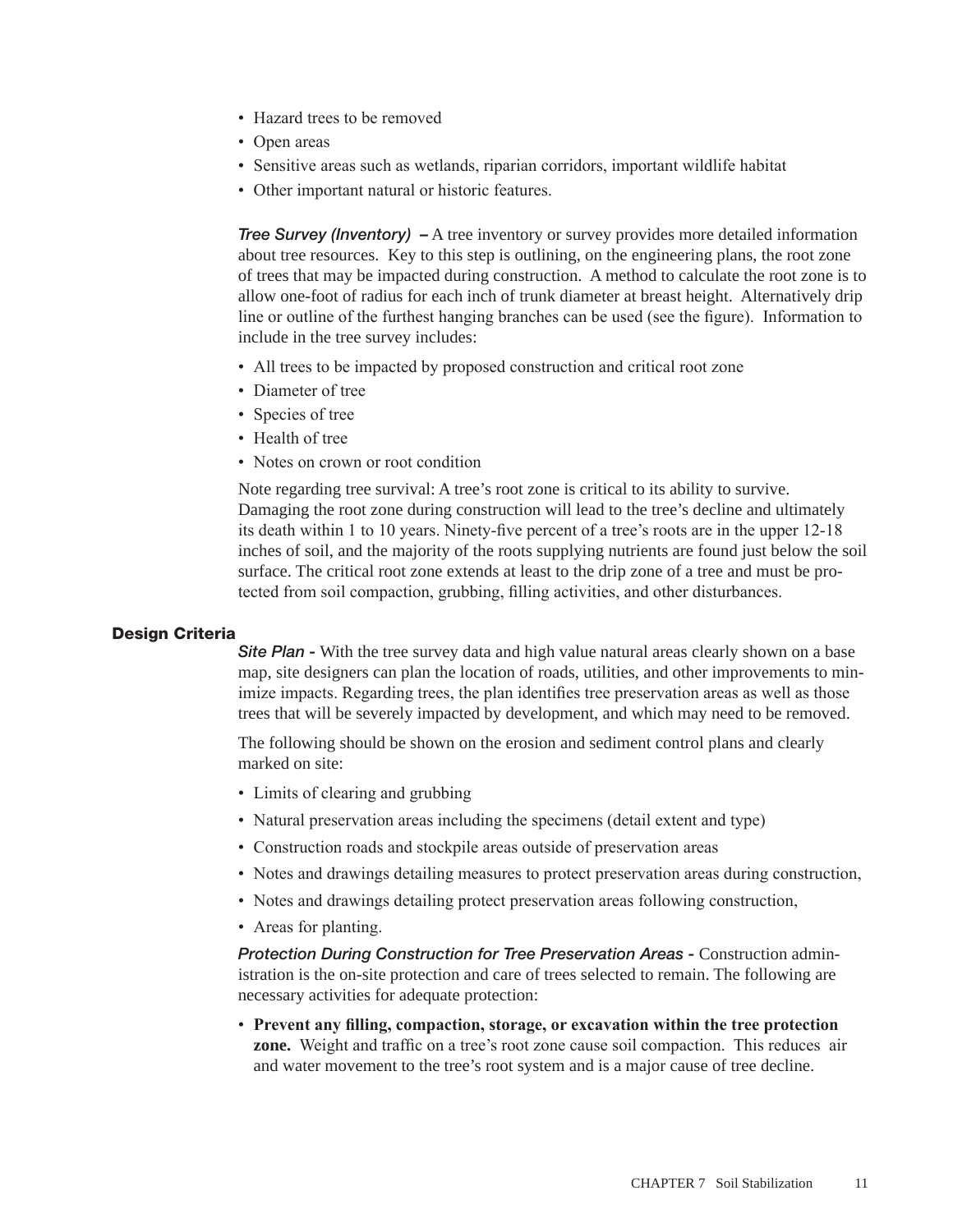- **Fence out construction traffic.** Tree protection areas must be made visible during construction. A physical barrier of a fence and signage must be in place prior to clearing and remain in place throughout construction.
- **• Delineate parking, material storage, and cement washout areas to prevent inappropriate areas from being utilized.**
- **• Supervise clearing activities to insure "save" areas are preserved.**



Figure 7.3.1 Inappropriate trenching (40% root loss) versus Tunneling (no significant root loss) and more appropriate trenching.

- **Supervise trenching, excavation and tunneling near trees to be saved.** Trenching near trees effectively cuts off large portions of a tree's root system (see figure). Ideally trenching should stay beyond the drip zone of a tree. A better alternative is to tunnel beneath the root zone at a depth greater than 2 feet.
- **Care for damaged trees.** Cutting damaged root systems clean and removing damaged branches may aid slightly damaged trees.

*Provide a permanent visual barrier* - Protecting forest vegetation permanently requires visual barriers to encroachment. It is not enough to protect areas with conservation easements, deed restrictions or even separate ownership. Forested stream buffers, parks and valuable wood lots are often severely degraded by mowing, removal of the understory and ground cover plants, and dumping of yard waste. Permanent signs or fences should identify the area and describe allowable uses.

#### Common Concerns

The following consequences can result from tree damage during construction activities:

- Loss of individual or groups of trees
- Long term decline of tree health
- Increased personal property damage
- Reduced property values
- Increased cost of removal once the project is complete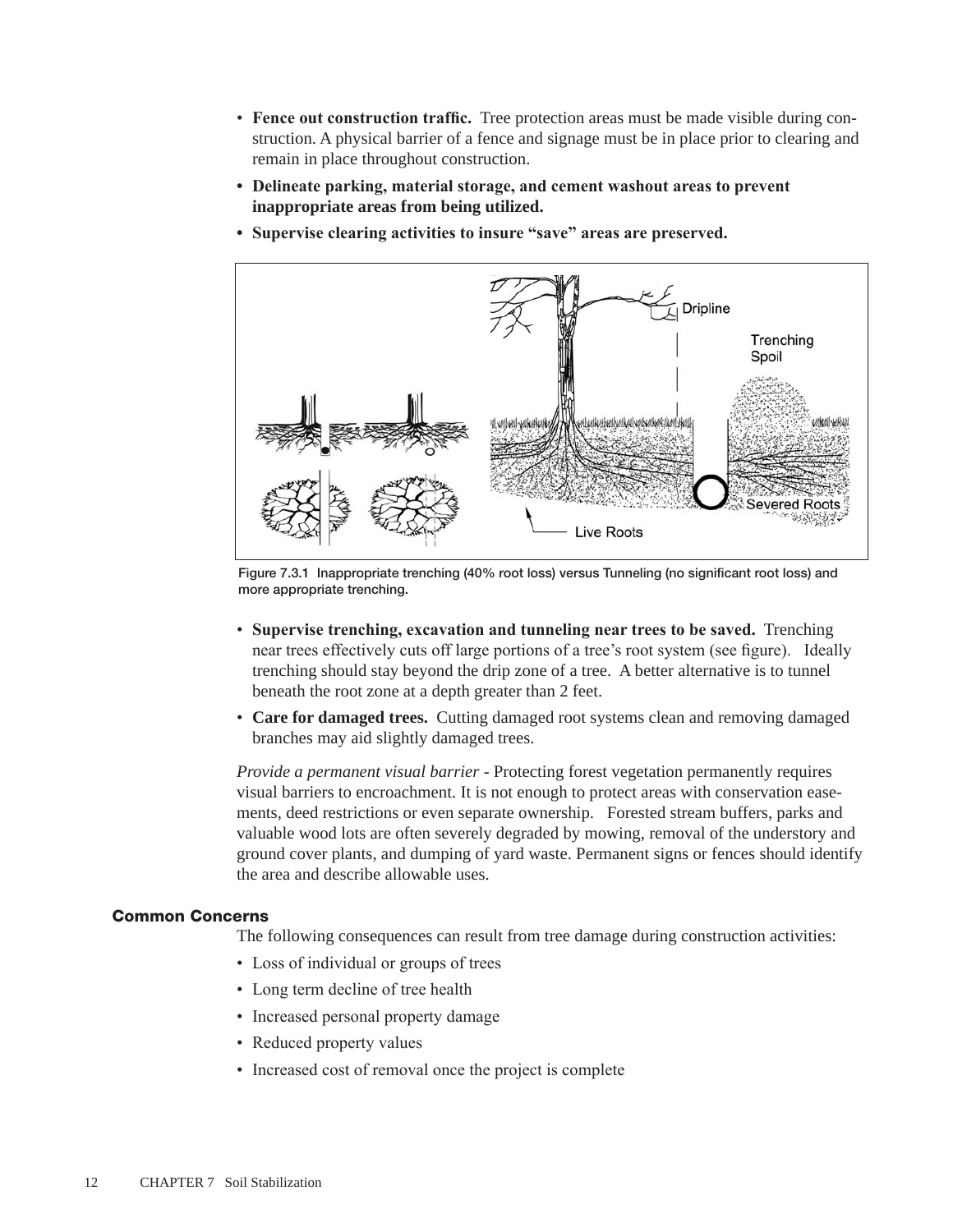#### References:

Fairfax County Virginia Board of Supervisors. 1986. *Vegetation Preservation and Planting*. Fairfax County Board of Supervisors, Fairfax County, VA.

Koehler, C. S., R. H. Hunt., D. F. Lobel, and J. Geiger. 1984. *Protecting Trees When Building on Forested Land.* University of California Cooperative Extension, Berkeley, CA 94720.

Fazio, J. 1992. *Trenching and Tunneling Near Trees.* The National Arbor Day Foundation, 100 Arbor Avenue, Nebraska City, NE 68410.

Miller, L. M., D. Rathke, and G. Johnson. 1993. *Protecting Trees from Construction Damage*. Minnesota Extension Service, 20 Coffey Hall, Saint Paul, MN 55108-6064.

The National Arbor Day Foundation. *Tree City USA Bulletins. The National Arbor USA Bulletins.* The National Arbor Day Foundation, 100 Arbor Avenue, Nebraska City, NE 68410.

Penn State University. A Guide to preserving trees in Development projects. The Pennsylvania State University, 112 Agricultural Administration Building, University Park, PA 16802. http://pubs.cas.psu.edu/FreePubs/pdfs/uh122.pdf

International Society of Arboriculture. *Avoiding Tree Damage During Construction.*  http://www.treesaregood.com/treecare/avoiding\_construction.asp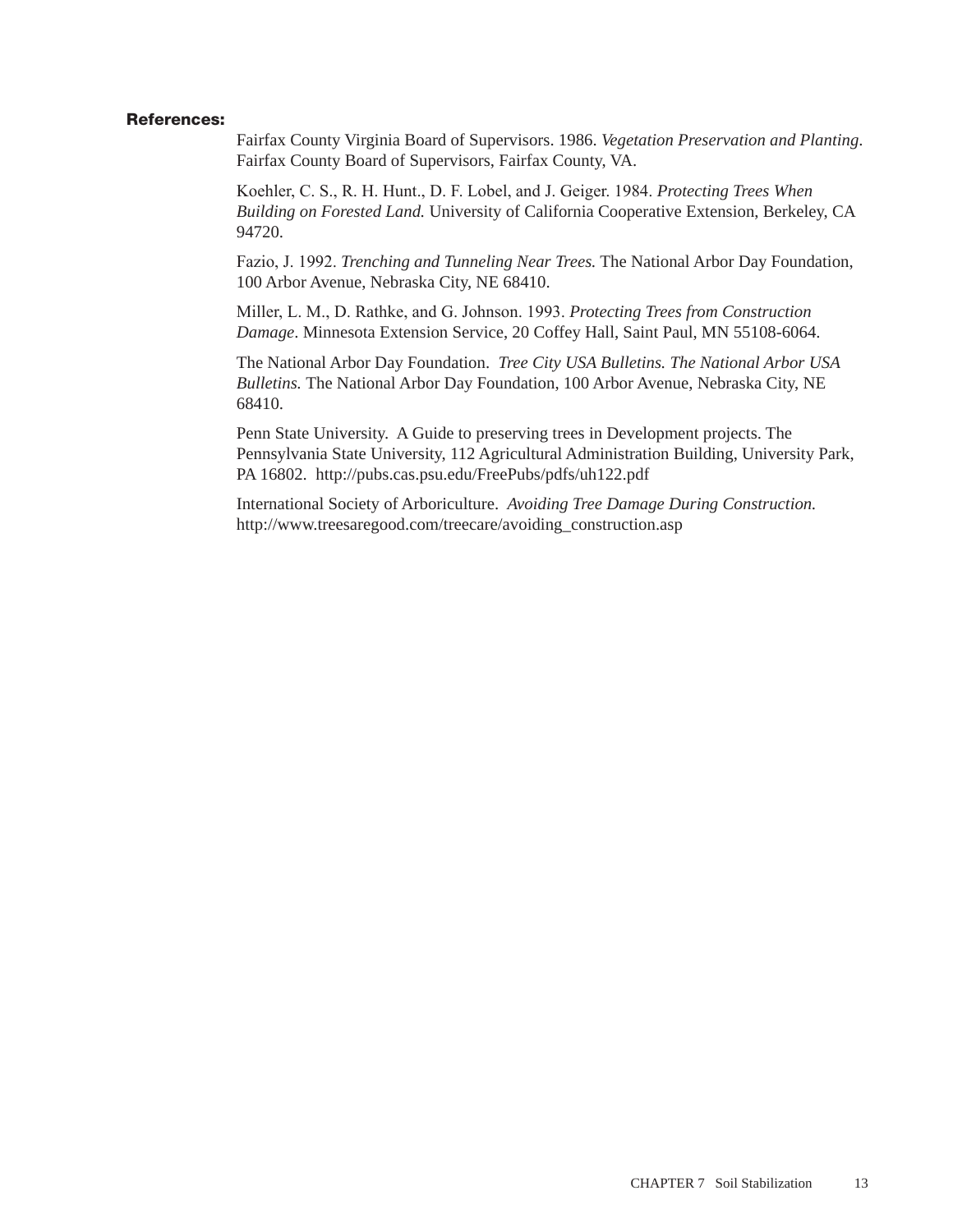# **Specifications** for





- 1. Tree and natural area preservation shall be fenced prior to beginning clearing operations.
- 2. Fence materials shall be metal fence posts with two strands of high tensile wire, plastic fence or snow fence.
- 3. Signage shall clearly identify the tree and natural preservation area and state that no clearing or equipment is allowed within it.
- 4. Fence shall be placed as shown on plans and beyond the drip line or canopy of trees to be protected.
- 5. If any clearing is done around specimen trees it shall be done by cutting at ground level with hand held tools and shall not be grubbed or pulled out. No clearing shall be done in buffer strips or other preserved forested areas.
- 6. No filling or stockpiling of materials shall occur within the tree protection area, including deposition of sediment.